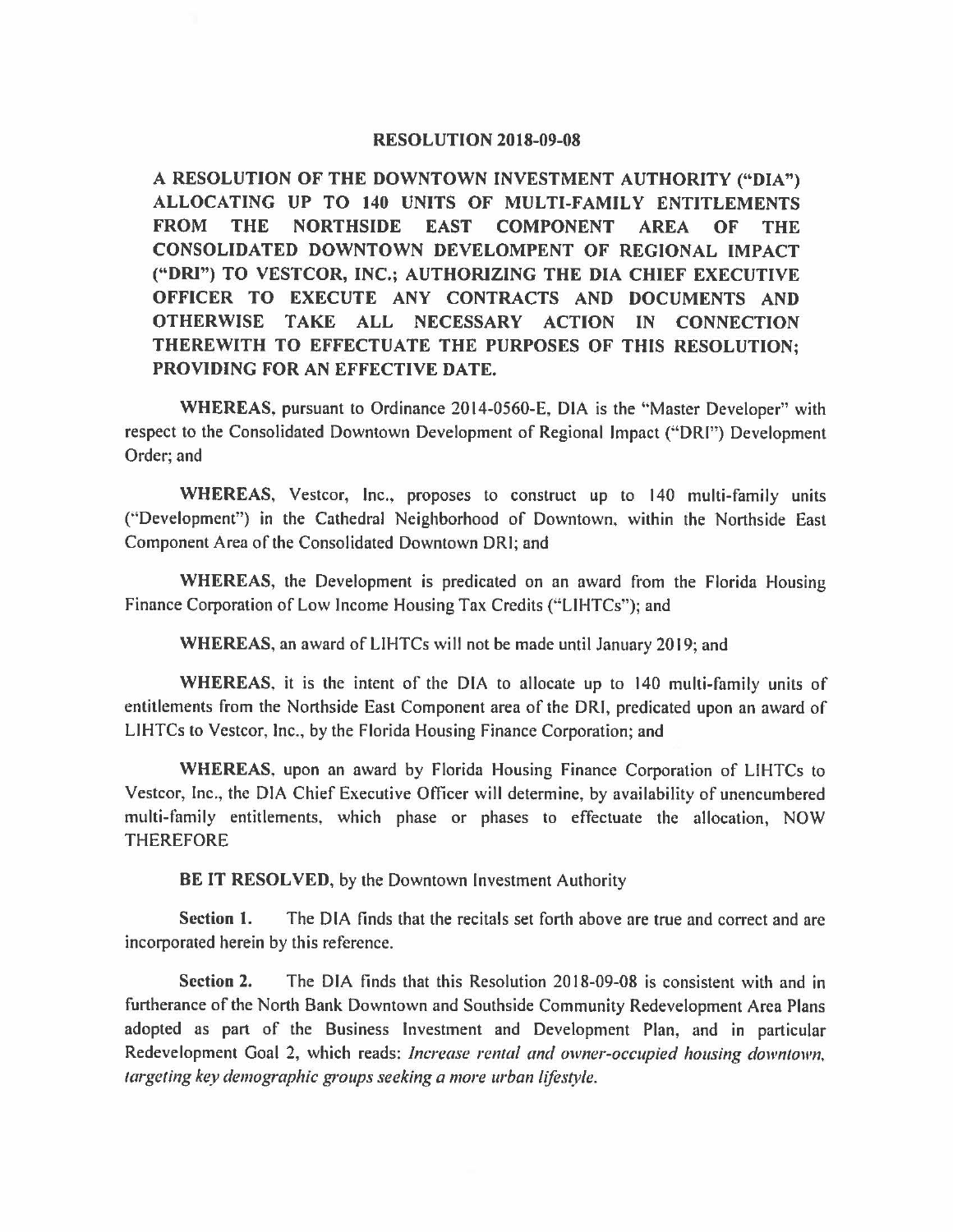**Section 3.** The DIA allocates up to 140 multi-family units of development rights  $(a/k/a$  entitlements) to Vestcor, Inc., for use on Duval County Tax Parcel 073617 0010. Upon confirmation of a LIHTCs award by the Florida Housing Finance Corporation to Vestcor, Inc., the DIA Chief Executive Officer will effectuate the allocation of up to 140 multi-family units of Phase I entitlements; in the event that there are insufficient Phase I entitlements at that time, any necessary entitlements will be allocated from Phase II; in the event that there are insufficient Phase II entitlements at that time, any necessary entitlements will be allocated from Phase III. An allocation of Phase II or Phase Ill entitlements are in accordance with Future Land Use Element Policy 2.3.10 adopted as part of the 2030 Comprehensive Plan.

**Future Land Use Element Policy 2.3.10:** *The Downtown DR! shall maintain adopted levels of Service in the 2030 Comprehensive Plan for all public facilities (drainage, sanitary sewer. solid waste, potable water, recreation, and when applicable, schools) reviewed under concurrency, except for transportation facilities, which shall be governed by the Consolidated Downtown DRI Development Order through Phase I, and the Mobility Plan for development authorized for Phases* JI *and* Ill *of the DR!.* 

**Section 4.** In the event that Vestcor, Inc., or their assigns, fails to receive a LIHTC award from the Florida Housing Finance Corporation on or by February I, 2019, this Resolution 2018-09-08 and the allocation of entitlements shall become null and void without any further action by the DIA. The DIA Chief Executive Officer may grant a 30 day extension at their sole discretion.

**Section 5.** Should Vestcor Inc., or their assigns, fail to obtain a permit for vertical construction within 12 months from a LIHTC award, this Resolution 2018-09-08 and the allocation of entitlements shall become null and void without any further action by the DIA. The DIA Chief Executive Officer may grant a 60 day extension at their sole discretion.

**Section 6.** Should Vestcor, Inc., or their assigns, fail to commence construction within 6 months of the issuance of a permit for vertical construction this Resolution 2018-09-08 and the allocation of entitlements shall become null and void without any further action by the DIA. The DIA Chief Executive Officer may grant a 60 day extension at their sole discretion.

**Section 7.** Vestcor, Inc., may assign the allocation of entitlements upon approval by the DIA Chief Executive Officer, who shall not unduly withhold such approval.

**Section 8.** The DIA Chief Executive Officer is authorized to execute any contracts and documents and otherwise take all necessary action in connection therewith to effectuate the purposes of this resolution.

**Section 9.** At the March 2019 DIA Board Meeting, the DIA Chief Executive Officer shall provide the DIA Board a project status update, including a report on entitlements that were ultimately allocated and their respective phase or phases.